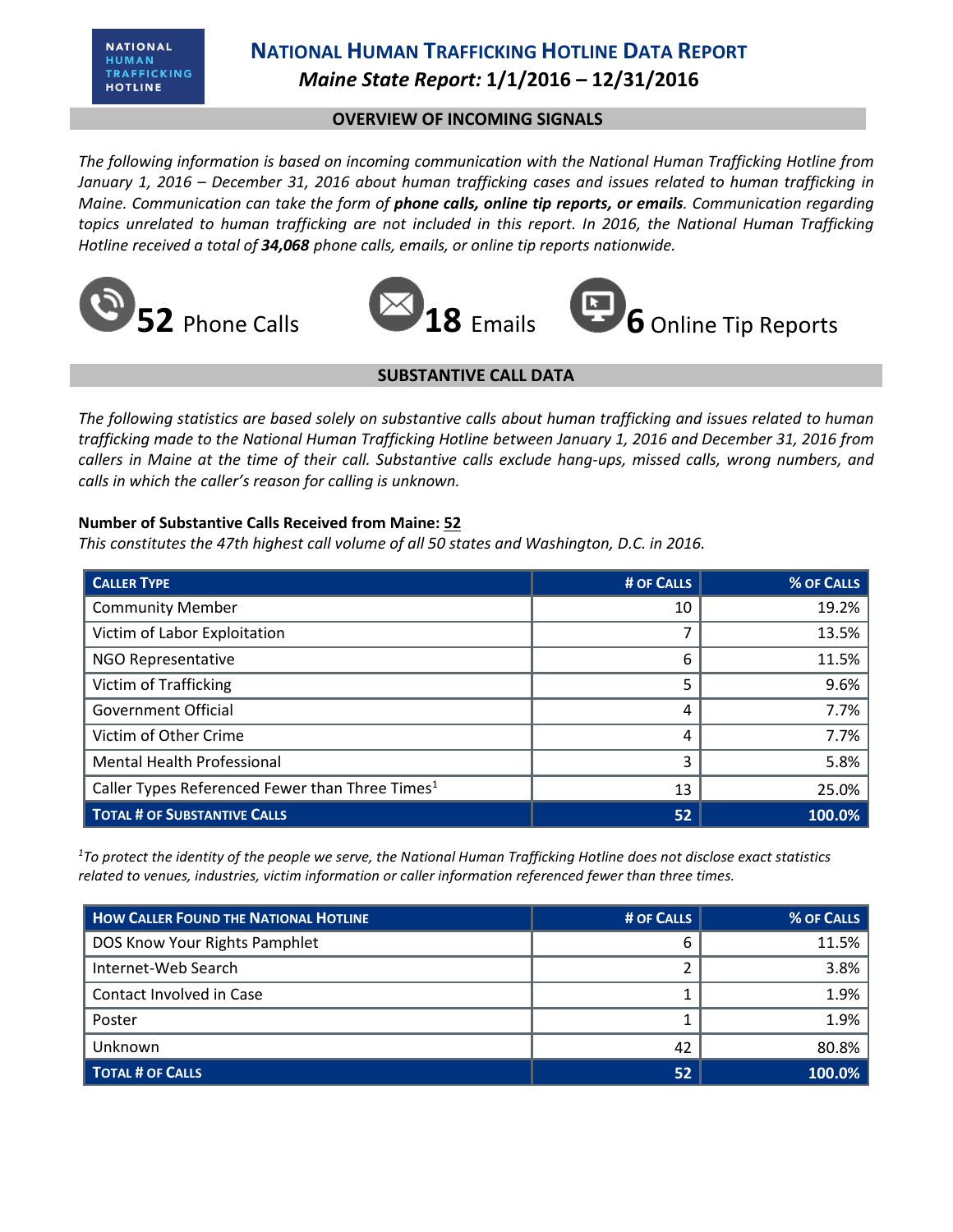#### **HUMAN TRAFFICKING CASE DATA**

*Each request submitted to the hotline is evaluated for evidence of potential human trafficking. In Maine, a total of 18 unique cases (incidents) of potential human trafficking were reported to the hotline.*

| <b>PRIMARY REASON FOR CONTACTING THE NATIONAL HOTLINE</b> | # OF CASES | % OF CASES |
|-----------------------------------------------------------|------------|------------|
| Report a Trafficking Tip                                  | 12         | 66.7%      |
| <b>Access Service Referrals</b>                           |            | 16.7%      |
| <b>Request Crisis Assistance</b>                          |            | $11.1\%$   |
| Request General Information <sup>2</sup>                  |            | 5.6%       |
| <b>TOTAL # OF CASES</b>                                   | 18         | $100.0\%$  |

*<sup>2</sup>Requests for general information are situations in which an individual who is aware of a specific situation of potential trafficking may contact the National Human Trafficking Hotline for general information about human trafficking or to learn more about services available to trafficking victims. Requests for T&TA (Training and Technical Assistance) are situations in which service providers or law enforcement working with a victim of trafficking contact the National Hotline for technical assistance.* 

| <b>VENUE/INDUSTRY OF POTENTIAL TRAFFICKING</b>               | # OF CASES | % OF CASES |
|--------------------------------------------------------------|------------|------------|
| <b>Sex</b>                                                   | 15         | 83.3%      |
| Venue Not Specified                                          |            | 27.8%      |
| <b>Personal Sexual Servitude</b>                             |            | 16.7%      |
| Venues Referenced in Fewer than Three Cases <sup>3</sup>     |            | 38.9%      |
| Labor                                                        |            | 11.1%      |
| Industries Referenced in Fewer than Three Cases <sup>3</sup> |            | 11.1%      |
| <b>Trafficking Type Not Specified</b> <sup>4</sup>           |            | 5.6%       |
| <b>TOTAL # OF POTENTIAL TRAFFICKING CASES</b>                | 18         | 100.0%     |

*<sup>3</sup>To protect the identity of the people we serve, the National Human Trafficking Hotline does not disclose exact statistics related to venues, industries, victim information or caller information referenced fewer than three times.* 

*<sup>4</sup>Cases where trafficking type is not specified typically occur when a law enforcement agent or service provider contacts the National Hotline for resources and referrals but does not disclose details about the trafficking situation due to confidentiality. This category also includes cases in which the person reporting the information references human trafficking but does not provide further detail regarding the presence of labor or commercial sex. These cases are often submitted to the National Hotline through anonymous online tip reports.*

| <b>VICTIM DEMOGRAPHICS<sup>5</sup> (LABOR TRAFFICKING CASES)</b> | # OF CASES                    | % OF CASES |
|------------------------------------------------------------------|-------------------------------|------------|
| Adults                                                           | Fewer than Three <sup>6</sup> | N/A        |
| <b>Minors</b>                                                    | Fewer than Three <sup>6</sup> | N/A        |
| Females                                                          | Fewer than Three <sup>6</sup> | N/A        |
| Males                                                            | Fewer than Three <sup>6</sup> | N/A        |
| <b>Transgender Females</b>                                       | Fewer than Three <sup>6</sup> | N/A        |
| <b>Transgender Males</b>                                         | Fewer than Three <sup>6</sup> | N/A        |
| Gender Non-Conforming Individuals                                | Fewer than Three <sup>6</sup> | N/A        |
| US Citizens/Legal Permanent Residents                            | Fewer than Three <sup>6</sup> | N/A        |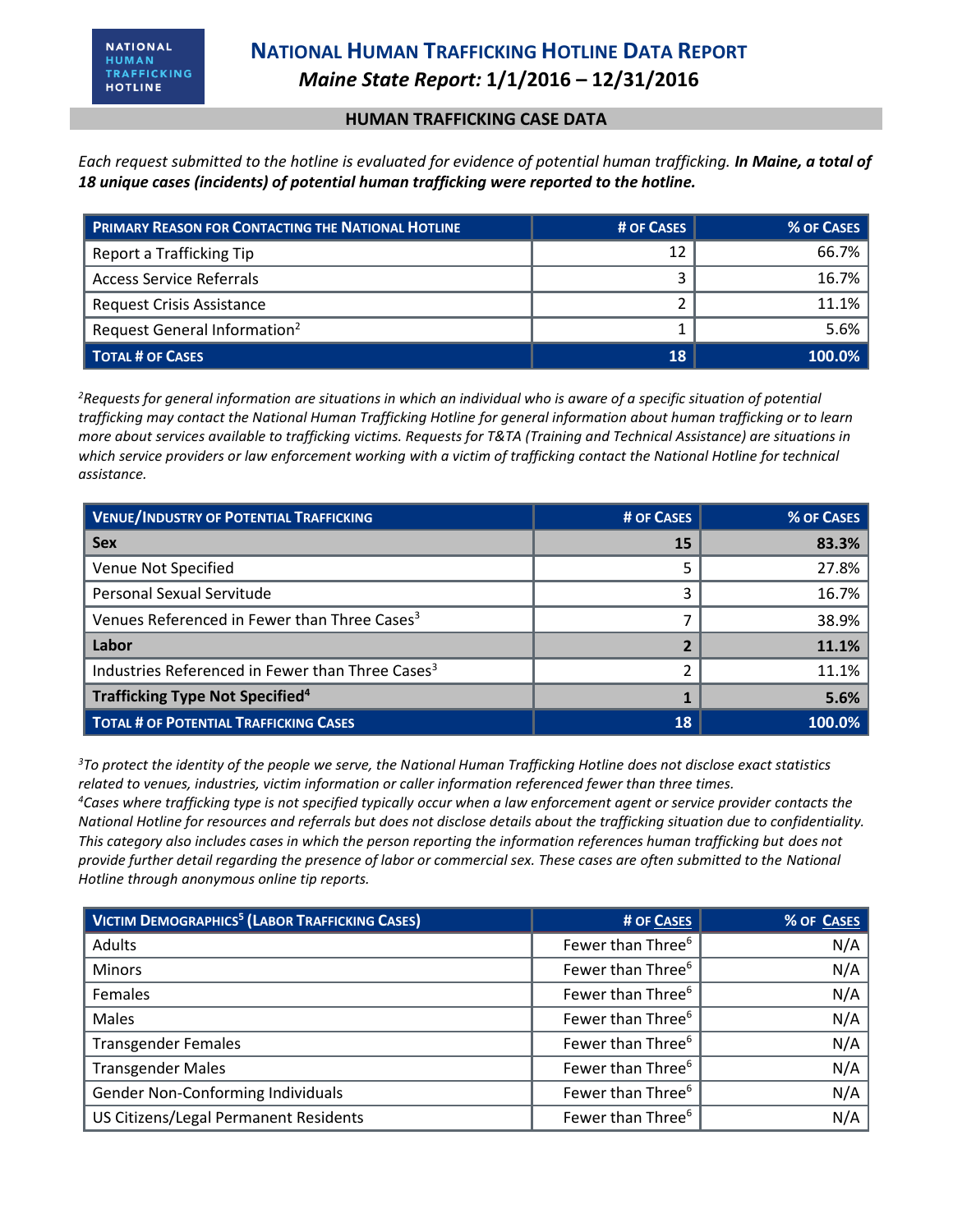# *Maine State Report:* **1/1/2016 – 12/31/2016**

| Foreign Nationals <sup>7</sup> | Fewer than Three <sup>®</sup> | N                           |
|--------------------------------|-------------------------------|-----------------------------|
|                                |                               | NON-CUMULATIVE <sup>5</sup> |

*<sup>5</sup>These statistics are non-cumulative. Cases may involve multiple victims and include female, male, transgender and gender non-conforming individuals, foreign nationals and U.S. citizens, adults and minors. In some cases, demographic information is not reported. This table shows the number of cases referencing each demographic and not the number of individual victims. <sup>6</sup>To protect the identity of the people we serve, the National Human Trafficking Hotline does not disclose exact statistics related to venues, industries, victim information or caller information referenced fewer than three times.* 

*<sup>7</sup>A Foreign National in this data set is defined as any individual who is not currently a US Citizen or Legal Permanent Resident.* 

| <b>VICTIM DEMOGRAPHICS<sup>8</sup> (SEX TRAFFICKING CASES)</b> | # OF CASES                    | % OF CASES           |
|----------------------------------------------------------------|-------------------------------|----------------------|
| Adults                                                         | 11                            | 61.1%                |
| <b>Minors</b>                                                  | 4                             | 22.2%                |
| Females                                                        | 14                            | 77.8%                |
| Males                                                          | Fewer than Three <sup>9</sup> | N/A                  |
| <b>Transgender Females</b>                                     | Fewer than Three <sup>9</sup> | N/A                  |
| <b>Transgender Males</b>                                       | Fewer than Three <sup>9</sup> | N/A                  |
| Gender Non-Conforming Individuals                              | Fewer than Three <sup>9</sup> | N/A                  |
| US Citizens/Legal Permanent Residents                          |                               | 27.8%                |
| Foreign Nationals <sup>10</sup>                                | Fewer than Three <sup>9</sup> | N/A                  |
|                                                                |                               | <b>NON-CUMULATIV</b> |

*<sup>8</sup>These statistics are non-cumulative. Cases may involve multiple victims and include female, male, transgender and gender non-conforming individuals, foreign nationals and U.S. citizens, adults and minors. In some cases, demographic information is not reported. This table shows the number of cases referencing each demographic and not the number of individual victims. <sup>9</sup>To protect the identity of the people we serve, the National Human Trafficking Hotline does not disclose exact statistics related to venues, industries, victim information or caller information referenced fewer than three times. 10A Foreign National in this data set is defined as any individual who is not currently a US Citizen or Legal Permanent Resident.*